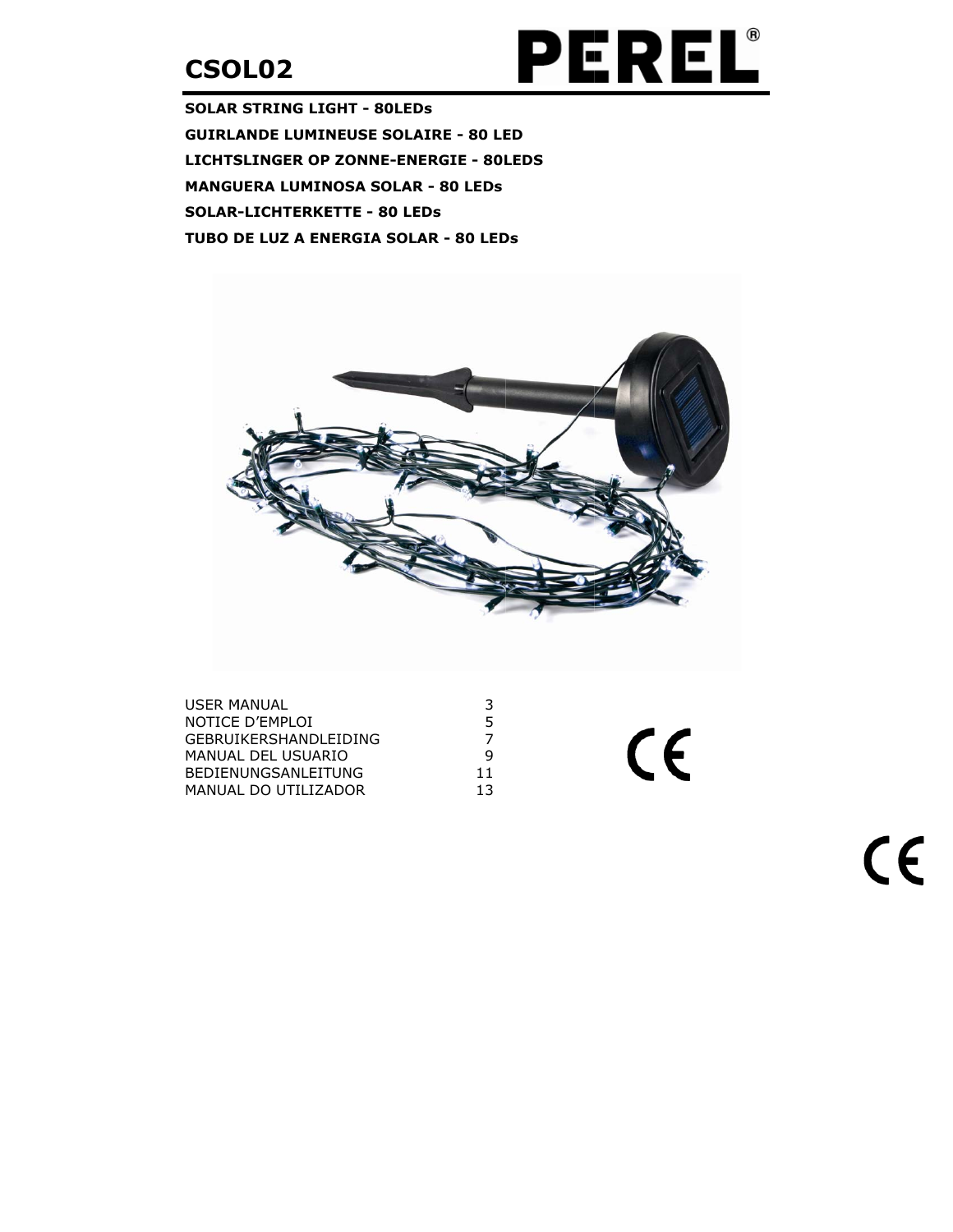

| 1                       | solar part                  |
|-------------------------|-----------------------------|
| $\overline{2}$          | base                        |
| 3                       | pole                        |
| 4                       | ground stake                |
| 5                       | garland (80 LEDs)           |
| 6                       | battery compartment         |
| 7                       | power switch                |
|                         |                             |
| 1                       | panneau photovoltaïque      |
| $\overline{2}$          | base                        |
| з                       | support tubulaire           |
| 4                       | embout perforant            |
| 5                       | quirlande (80 LEDs)         |
| 6                       | compartiment pile           |
| 7                       | interrupteur                |
|                         |                             |
| 1                       | zonnecel                    |
| $\overline{\mathbf{z}}$ | basis                       |
| з                       | sokkel                      |
| 4                       | grondpin                    |
| 5                       | ledslinger (80 leds)        |
| 6                       | batterijvak                 |
| 7                       | schakelaar                  |
|                         |                             |
| $\mathbf{1}$            | célula fotovoltaica         |
| $\overline{2}$          | base                        |
| 3                       | poste                       |
| 4                       | estaca                      |
| 5                       | manguera luminosa           |
| 6                       | compartimiento para la pila |
| 7                       | interruptor                 |
|                         | Solarzelle                  |
| 1                       |                             |
| $\overline{\mathbf{z}}$ | Basis                       |

- Pfahl
- Erdspieß
- Lichterkette (80 LEDs)
- Batteriefach
- Schalte r

célula fotovoltaica

- base
	- poste
	- estaca
	- tubo luminoso
	- compartimento da pilha
	- interrupto r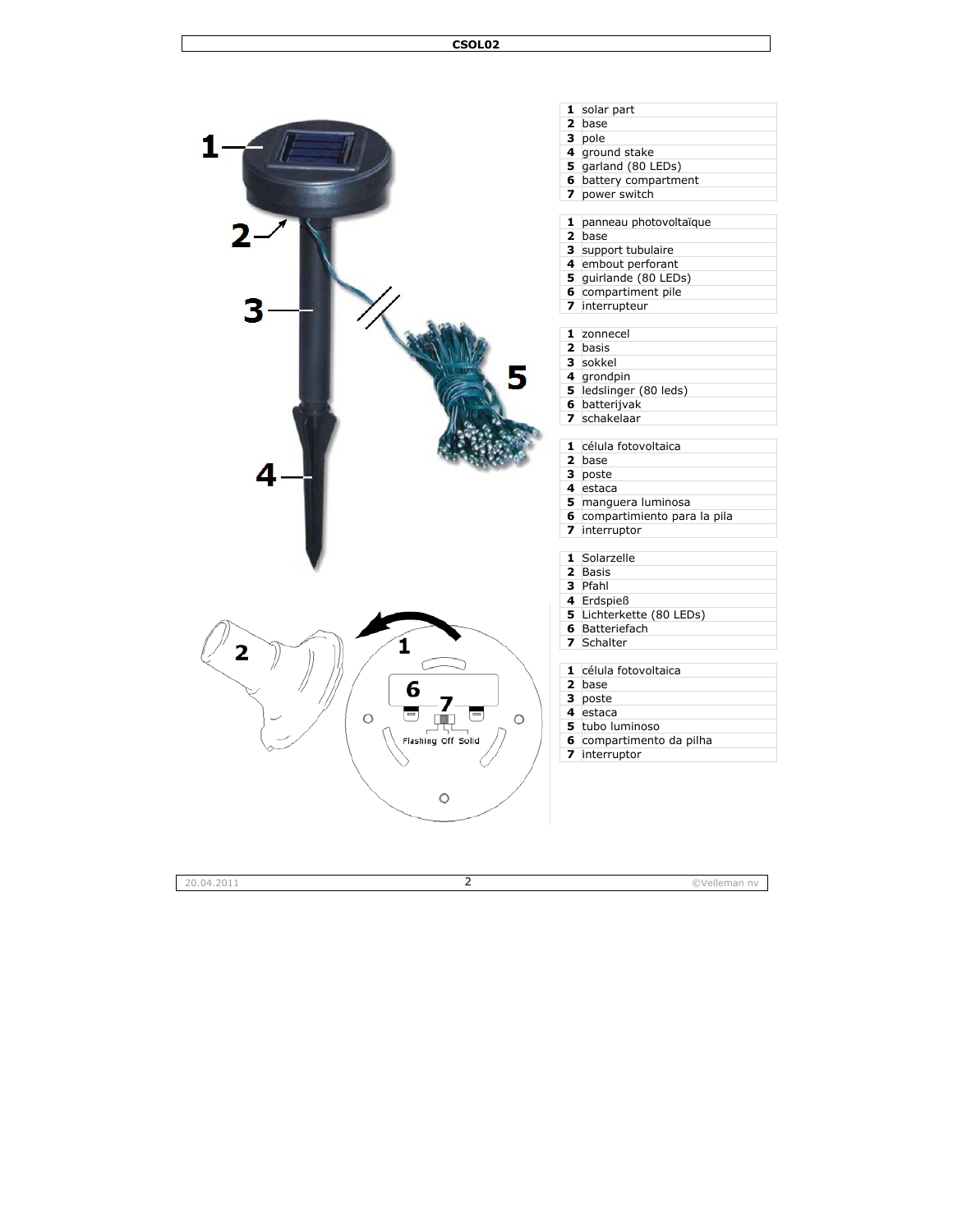# **USER MANUAL**

## 1. Introduction

#### To all residents of the European Union

#### Important environmental information about this product



This symbol on the device or the package indicates that disposal of the device after its lifecycle could harm the environment. Do not dispose of the unit (or batteries) as unsorted municipal waste; it should be taken to a specialized company for recycling. This device should be returned to your distributor or to a local recycling service. Respect the local environmental rules.

If in doubt, contact your local waste disposal authorities.

Thank you for choosing Perel! Please read the manual thoroughly before bringing this device into service. If the device was damaged in transit, don't install or use it and contact your dealer.

## 2. Safety Instructions



Keep the device away from children and unauthorised users.

DO NOT disassemble or open the cover. No user-serviceable parts inside. Refer to an authorized dealer for service and/or spare parts.

#### **General Guidelines** З.

Refer to the Velleman<sup>®</sup> Service and Quality Warranty on the last pages of this manual.



Keep this device away from dust and extreme heat.

Protect this device from shocks and abuse. Avoid brute force when operating the device.

- Familiarise yourself with the functions of the device before actually using it.  $\bullet$
- All modifications of the device are forbidden for safety reasons. Damage caused by user modifications to the device is not covered by the warranty.
- Only use the device for its intended purpose. Using the device in an unauthorised way will void the warranty.
- Damage caused by disregard of certain guidelines in this manual is not covered by the warranty and the dealer will not accept responsibility for any ensuing defects or problems.

#### 4. Features

- decorate your garden, house, pool, playhouse, gazebo, patio, deck etc. during festivals, special  $\bullet$ occasions and holidays
- lights turn on automatically when darkness falls
- rechargeable: battery is charged by sunlight during the day
- easy to install
- no energy costs, no socket-outlets or extension cords
- 3 modes: flashing off steady on
- weather resistant

#### 5. Use

Refer to the illustrations on page 2 of this manual.

Note: charge the battery for at least 8 hours before switching on the LED garland.

- Firmly press the pole [3] on the ground stake [4].
- Remove the base [2] from the solar part [1]. To do this, turn it anticlockwise and lift it.
- Firmly press the base [2] on the pole [3].
- Push the ground stake [4] into the ground in the desired location. Make sure the solar part [1] will receive ample direct sunlight to charge the internal battery. Shadows casted on the solar panel will greatly reduce the charging capacity.
- The power switch 171 has 3 settings. Switch it to the left to make the LEDs flash randomly, move it to the right to get a fixed output.

Note: a photosensitive cell turns the LEDs automatically on in the chosen mode when darkness falls. Setting the power switch [7] to the middle position will keep the LEDs off but the internal battery is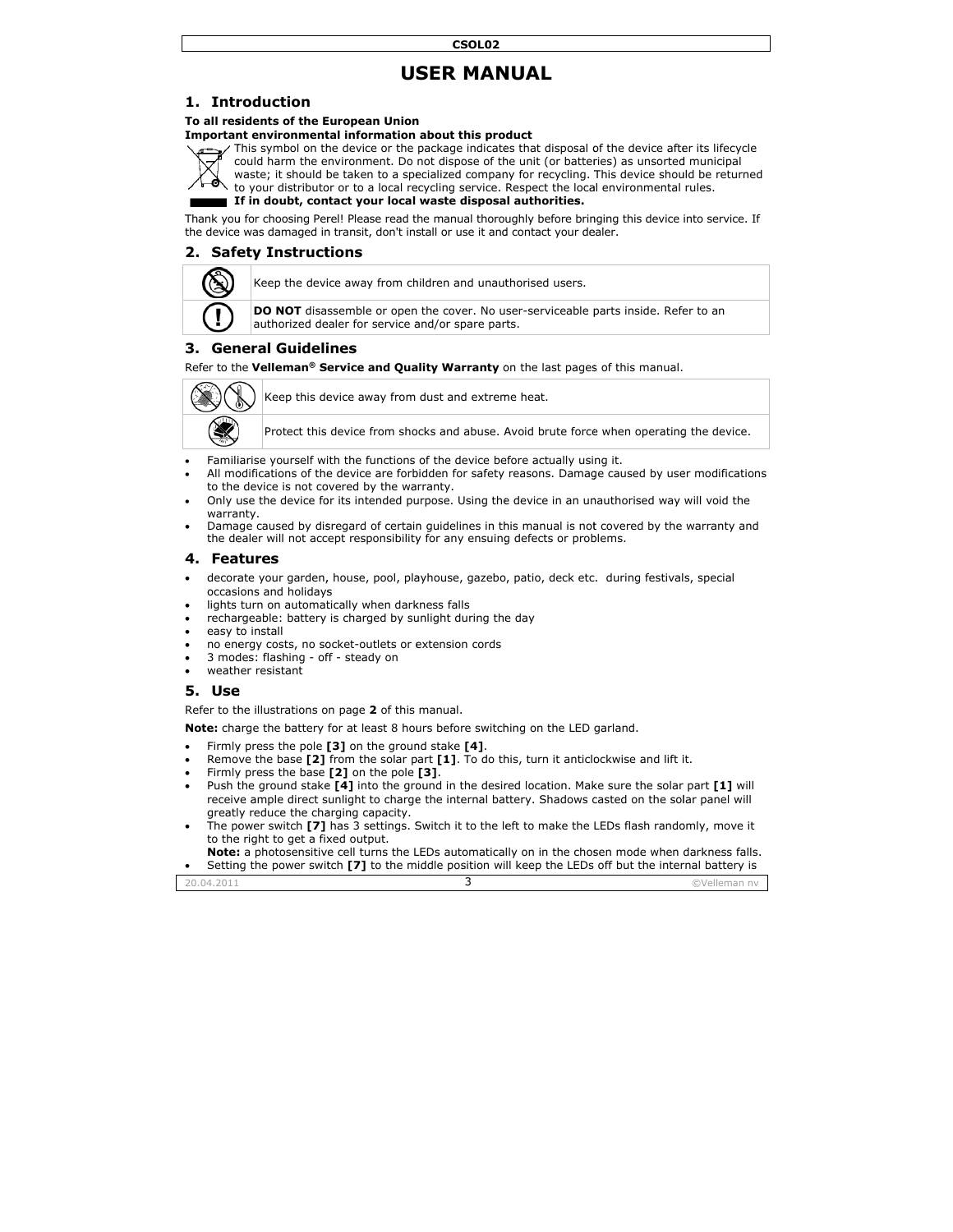still be eing charged.

- Place the solar part **[1]** back on the base **[2]**. Turn clockwise to secure it.
- Unfold d and hang the L LED garland **[5]**.

#### **6. Batt tery**

- The **C SOL02** contains a rechargeable battery.
- When necessary, replace it by an identical type. **Never** insert a non-rechargeable battery.
- The battery compartment **[6]** is located at the underside of the solar part **[1]**. Detach the solar part **[1]** from the base **[2]** by twisting it clockwise and lifting it.
- Open the battery compartment **[6]** and insert a new rechargeable battery following the polarity indications inside the compartment.
- Close the battery compartment **[6]** and reseat the solar part **[1]** on the base **[2]** (anticlockwise).



**Handle batt teries with care e. Do not punct ure or throw ba atteries in fire as they might explo ode. Keep batte eries out of reac ch of children a and pets. Dispose of the batteries in accordance with local regulations.** 

#### **7. Tec hnical Speci ifications**

| light source<br>80 bright white LEDs |                                            |       |                                                      |  |
|--------------------------------------|--------------------------------------------|-------|------------------------------------------------------|--|
| operating time<br>3~6h               |                                            |       |                                                      |  |
| power supply                         |                                            |       | 1x 600 mAh rechargeable NiMH battery type AA (incl.) |  |
| dimensions                           | solar panel                                |       | 5.5x5.5cm                                            |  |
|                                      | solar panel housing                        |       | Ø11cm                                                |  |
|                                      | pole                                       |       | 14.5cm                                               |  |
|                                      | ground stake                               |       | 16cm                                                 |  |
|                                      | wire length from solar source to first LED |       | 1.9 <sub>m</sub>                                     |  |
|                                      | space between LEDs                         |       | 10cm                                                 |  |
|                                      | distance between first and last LED        |       | 8.9m                                                 |  |
|                                      | total length                               |       | 10.8 <sub>m</sub>                                    |  |
| weight                               |                                            | ±235a |                                                      |  |

**Use this d device with ori ginal accessori ies only. Vellem man nv cannot be held respon nsible in the**  event of damage or injury resulted from (incorrect) use of this device.

For more info concerning this product and the latest version of this user manual, please visit **our webs site www.perel .eu.** 

**The infor rmation in this manual is subj ject to change w without prior n notice.** 

#### © **COPYR RIGHT NOTICE**

#### This manual is copyrighted. The copyright to this manual is owned by Velleman nv.

All worldwide rights reserved. No part of this manual may be copied, reproduced, translated or reduced to any electronic medium or otherwise without the prior written consent of the copyright holder.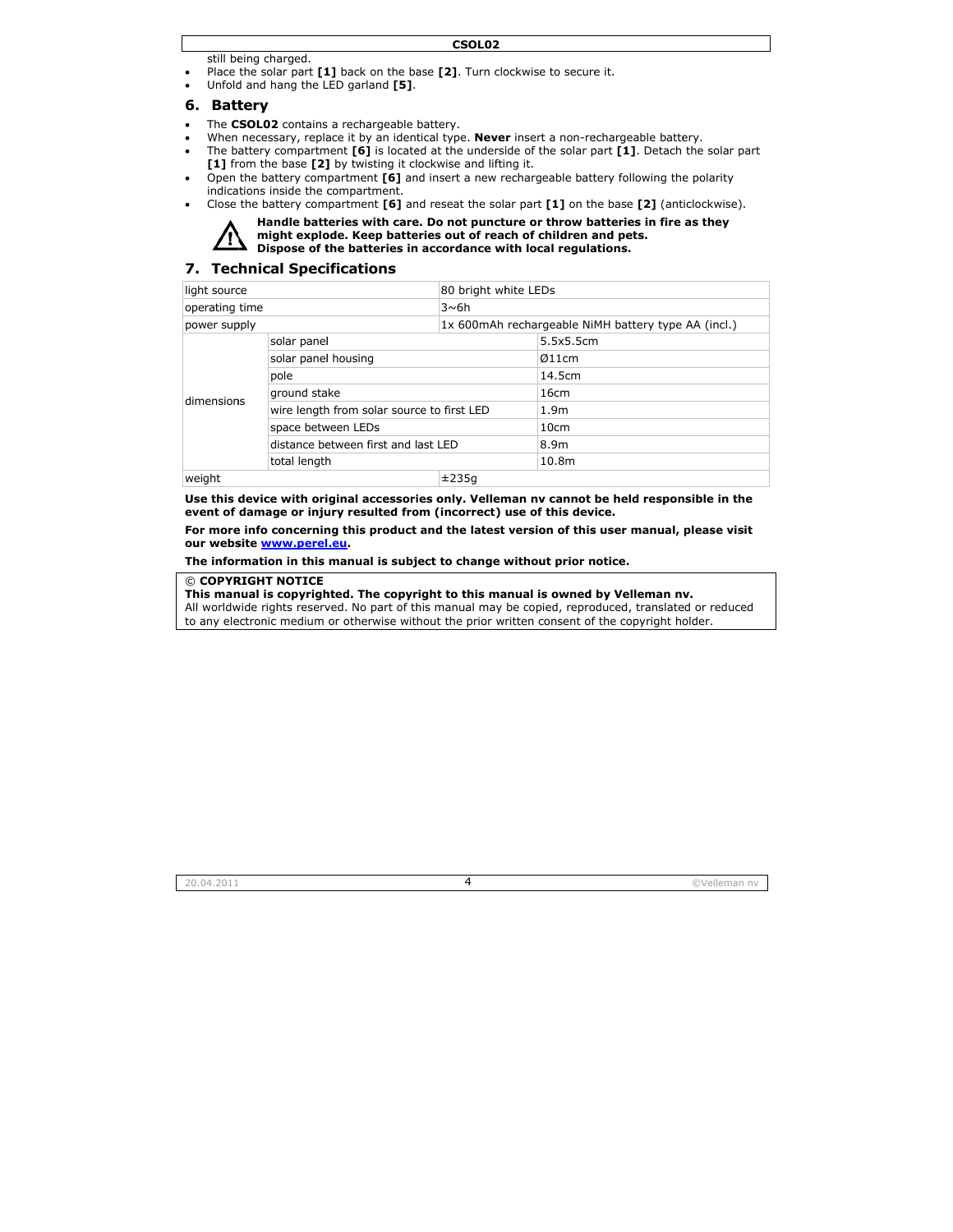## **NOT TICE D'EM MPLOI CSOL02**

## **1. Intr roduction**

#### **Aux résid dents de l'Union n européenne**

#### **Des infor rmations enviro onnementales i importantes co oncernant ce pr roduit**



Ce symbole sur l'appareil ou l'emballage indique que l'élimination d'un appareil en fin de vie peut polluer l'environnement. Ne pas jeter un appareil électrique ou électronique (et des piles éventuelles) parmi les déchets municipaux non sujets au tri sélectif ; une déchèterie traitera l'appareil en question. Renvoyer les équipements usagés à votre fournisseur ou à un service de recyclage local. Il convient de respecter la réglementation locale relative à la protection de l l'environnement. .

#### **En cas de questions, contacter les autorités locales pour élimination.**

Nous vous remercions de votre achat ! Lire la présente notice attentivement avant la mise en service de l'appareil. Si l'appareil a été endommagé pendant le transport, ne pas l'installer et consulter votre revendeur r.

## **2. Con nsignes de s sécurité**



Garder hors de la portée des enfants et des personnes non autorisées.

**Ne pas ouvrir le convecteur.** Il n'y a aucune pièce maintenable par l'utilisateur. Commander des pièces de rechange éventuelles chez votre revendeur.

## **3. Gen neral Guideli ines**

Se référer à la garantie de service et de qualité Velleman® en fin de notice.



Protéger contre la poussière. Protéger contre la chaleur extrême.

Protéger contre les chocs et le traiter avec circonspection pendant l'opération.

- Se familiariser avec le fonctionnement avant l'emploi.
- Toute modification est interdite pour des raisons de sécurité. Les dommages occasionnés par des modifications par le client ne tombent pas sous la garantie.
- N'utiliser qu'à sa fonction prévue. Un usage impropre annule d'office la garantie.
- La garantie ne s'applique pas aux dommages survenus en négligeant certaines directives de cette notice et votre revendeur déclinera toute responsabilité pour les problèmes et les défauts qui en résult ent.

#### **4. Cara actéristique es**

- décorez votre maison, jardin, piscine, cabane d'enfants, terrasse, etc. pour vos fêtes et occasions spécia ales
- la lumière s'allume automatiquement à la tombée de la nuit
- rechargeable : la pile est rechargée à la lumière du soleil pendant la journée
- facile à installer
- pas de frais d'énergie supplémentaires, pas de prises ni de rallonges
- 3 modes : intermittent éteint allumé et fixe
- résiste aux intempéries

#### **5. Emp ploi**

Voir les illustrations à la page 2 de cette notice.

**Remarque:** charger la pile pendant au moins 8 heures avant de brancher la guirlande lumineuse.

- Fixer le pilier **[3]** sur l l'embout perfora nt **[4]**.
- Enlever la base [2] du panneau photovoltaïque [1]. Tourner dans le sens contraire des aiguilles d'une montre et l'ôter .
- Fixer la base **[2]** sur le support tubulaire **[3]**.
- Enfoncer l'embout perforant **[4]** dans le sol à l'endroit souhaité. S'assurer que le panneau photovoltaïque **[1]** capte suffisamment de lumière pour charger la pile. Si le panneau se trouve dans l'ombre, la capacité de chargement en sera freinée.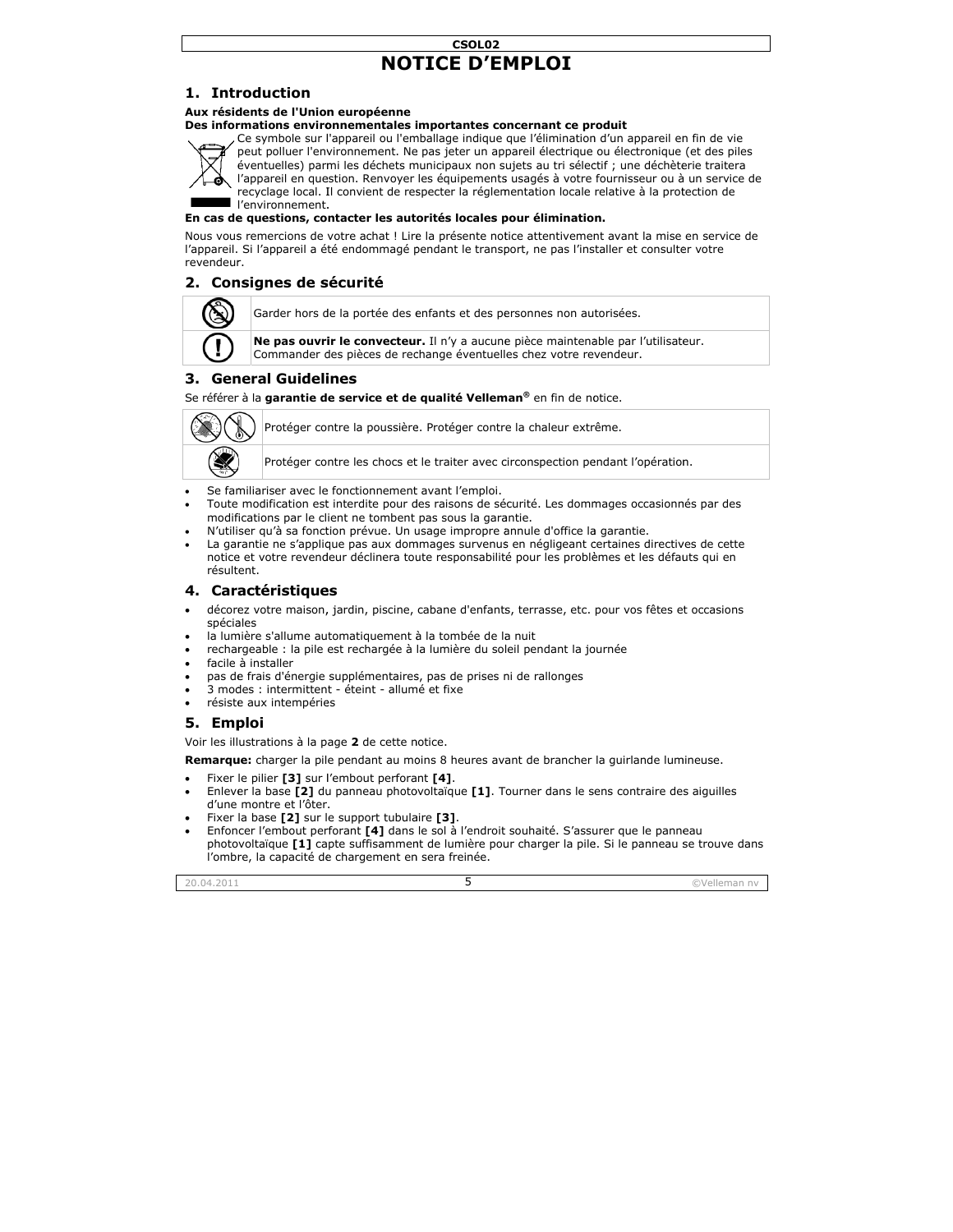- CSOL<sub>02</sub> L'interrupteur [7] dispose de 3 modes. Glisser l'interrupteur vers la gauche pour faire scintiller les LED de façon arbitraire; vers la droite pour les fixer.
- Remarque: une cellule photovoltaïque allumera les LED automatiquement à la tombée de la nuit.
- Glisser l'interrupteur [7] au milieu pour éteindre les LED la pile interne continuera toutefois à se charger.
- Placer à nouveau la cellule photovoltaïque [1] sur la base [2]. Tourner dans le sens des ajquilles pour la fixer.
- Déplier et pendre la quirlande lumineuse [5].

## 6. Pile

- La CSOL02 contient une pile rechargeable.
- Elle peut être remplacée par une pile similaire, si nécessaire. Ne **jamais** placer de pile non rechargeable (Alcaline).
- Le compartiment pour la pile [6] se trouve au dessous de la cellule photovoltaïque [1]. Ôter la cellule photovoltaïque [1] de la base [2] en la tournant dans le sens des aiquilles d'une montre et en la soulevant.
- Ouvrir le compartiment pour la pile [6] et placer une nouvelle pile rechargeable suivant la polarité indiquée à l'intérieur.
- Fermer le compartiment pour la pile [6] et replacer la cellule photovoltaïque [1] sur la base [2] (sens contraire des ajouilles d'une montre).

Ne pas perforer la pile ni la jeter au feu (danger d'explosion). Maintenir la pile hors de la portée des enfants et animaux domestiques. Écouler les piles usagées en respectant la réglementation locale relative à la protection de l'environnement.

#### 7. Spécifications techniques

| source lumineuse |                                                     | 80 LED haute luminosité                           |                  |
|------------------|-----------------------------------------------------|---------------------------------------------------|------------------|
| autonomie        |                                                     | $3 \sim 6h$                                       |                  |
| alimentation     |                                                     | 1x pile 600 mAh NiMH rechargeable type AA (incl.) |                  |
| dimensions       | panneau photovoltaïque                              |                                                   | 5.5x5.5cm        |
|                  | boîtier panneau photovoltaïque                      |                                                   | Ø11cm            |
|                  | support tubulaire                                   |                                                   | 14.5cm           |
|                  | plaque de base                                      |                                                   | 16cm             |
|                  | longueur câble du panneau solaire à la première LED |                                                   | 1.9 <sub>m</sub> |
|                  | distance entre LED                                  |                                                   | 10cm             |
|                  | distance entre première et dernière LED             |                                                   | 8.9m             |
|                  | longueur totale                                     |                                                   | 10.8m            |
| poids            |                                                     | ±235a                                             |                  |

N'employer cet appareil qu'avec des accessoires d'origine. SA Velleman ne sera aucunement responsable de dommages ou lésions survenus à un usage (incorrect) de cet appareil.

Pour plus d'information concernant cet article et la version la plus récente de cette notice, visiter notre site web www.perel.eu.

#### Toutes les informations présentées dans cette notice peuvent être modifiées sans notification préalable.

© DROITS D'AUTEUR

SA Velleman est l'avant droit des droits d'auteur pour cette notice.

Tous droits mondiaux réservés. Toute reproduction, traduction, copie ou diffusion, intégrale ou partielle, du contenu de cette notice par quelque procédé ou sur tout support électronique que se soit est interdite sans l'accord préalable écrit de l'avant droit.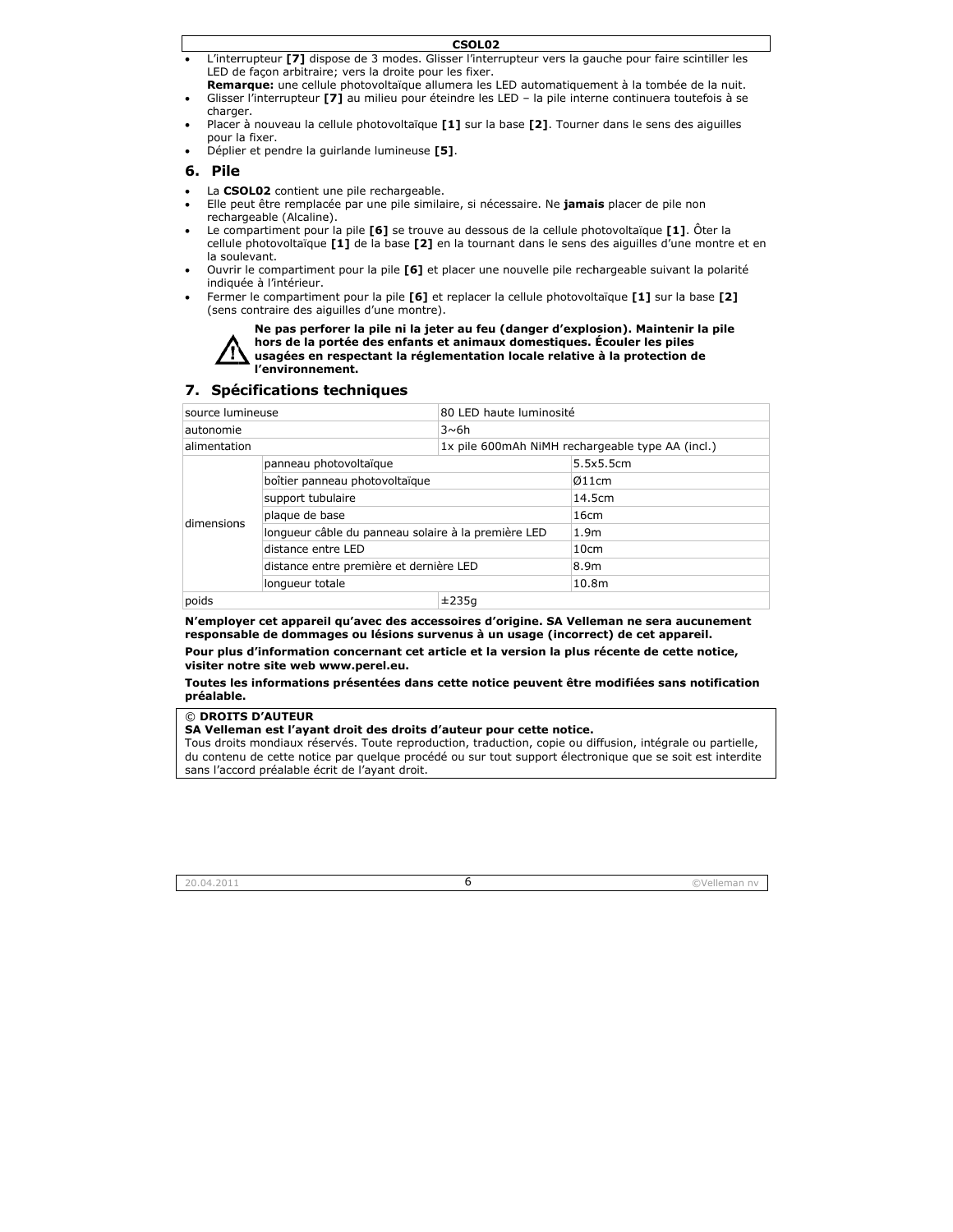# **GEBRUIK KERSHAN NDLEIDIN NG**

## **1. Inle eiding**

#### **Aan alle ingezetenen va an de Europese e Unie**  Belangrijke milieu-informatie betreffende dit product



D Dit symbool op h het toestel of de verpakking geeft t aan dat, als het t na zijn levensc yclus wordt w weggeworpen, d it toestel schade kan toebrengen n aan het milieu. Gooi dit toestel (en eventuele batterijen) niet bij het gewone huishoudelijke afval; het moet bij een gespecialiseerd bedrijf terechtkomen voor recyclage. U moet dit toestel naar uw verdeler of naar een lokaal

recyclagepunt brengen. Respecteer de plaatselijke milieuwetgeving.

Hebt u vragen, contacteer dan de plaatselijke autoriteiten betreffende de verwijdering.

Dank u voor uw aankoop! Lees deze handleiding grondig voor u het toestel in gebruik neemt. Werd het toestel beschadigd tijdens het transport, installeer het dan niet en raadpleeg uw dealer.

## **2. Veil ligheidsinst ructies**



Houd buiten het bereik van kinderen en onbevoegden.

**Open de behuizing niet.** U mag geen onderdelen vervangen. Bestel eventuele reserveonderdelen bij uw dealer.

## **3. Alge emene richt tlijnen**

Raadpleeg g de **Velleman® service- en kw waliteitsgarantie e** achteraan deze e handleiding.



Bescherm tegen stof en extreme temperaturen.

Bescherm tegen schokken. Vermijd brute kracht tijdens de bediening.

- Leer eerst de functies van het toestel kennen voor u het gaat gebruiken.
- Om veiligheidsredenen mag u geen wijzigingen aanbrengen. Schade door wijzigingen die de gebruiker heeft aangebracht valt niet onder de garantie.
- Gebruik het toestel enkel waarvoor het gemaakt is. Bij onoordeelkundig gebruik vervalt de garantie.
- De garantie geldt niet voor schade door het negeren van bepaalde richtlijnen in deze handleiding en uw dealer zal de verantwoordelijkheid afwijzen voor defecten of problemen die hier rechtstreeks verba nd mee houden.

#### **4. Eige enschappen**

- decoreer uw huis, tuin, zwembad, speelhuisje, zonnetent, terras, enz. ... tijdens feestdagen en specia ale gelegenheden
- speciale gelegenheden<br>• licht gaat automatisch branden wanneer het donker wordt
- herlaadbaar: batterij wordt geladen door het zonlicht gedurende de dag
- gemakkelijk te installeren
- geen bijkomende energiekosten, geen stopcontacten, geen verlengkabels
- 3 modi: knipperend uit vast aan
- weerbestendig

#### **5. Geb bruik**

Raadpleeg de figuren op pagina 2 van deze handleiding.

**Opmerking:** laad de batterij op gedurende ten minste 8 uren alvorens de ledslinger in te schakelen.

- Beves stig de sokkel **[3 ]** stevig op de gr rondpin **[4]**.
- Verwijder de basis [2] van de zonnecel [1]. Draai ze tegenwijzerzin en verwijder ze.
- Beves stig de basis **[2]** op de sokkel **[3 ]**.
- Duw de grondpin [4] stevig in de grond op de gewenste plaats. Zorg ervoor dat de zonnecel [1] voldoende licht opvangt om de interne batterij te laden. Schaduw die op de zonnecel valt zal de laadcapacitiet aanzienlijk verminderen.
- De schakelaar **[7]** heeft 3 standen. Schuif de schakelaar naar links om de leds willekeurig te laten flikkeren; naar rechts om ze vast aan te schakelen.

**Opmerking:** een fotogevoelige cel zal de leds automatisch aanschakelen in de gekozen mode zodra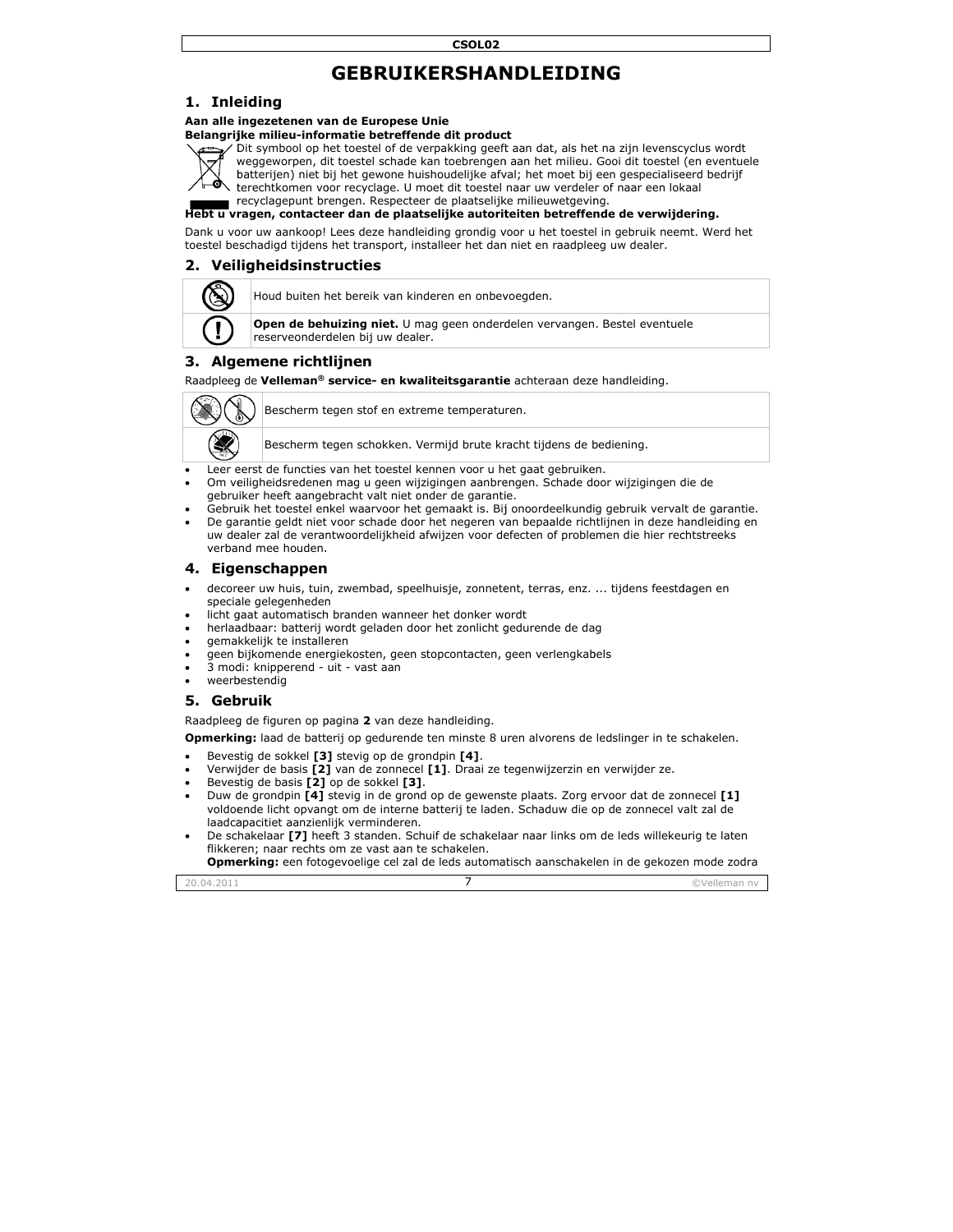het do onker wordt.

- Stel de schakelaar **[7]** in het midden om de leds uit te schakelen de interne batterij wordt echter wel verder geladen wordt.
- Plaats de zonnecel **[1]** terug op de basis **[2]**. Draai in wijzerzin om ze vast te zetten.
- Ontvouw en hang de ledslinger **[5]** opUnfold and hang the LED garland **[5]**.

#### **6. Batt terij**

- De CSOLO2 bevat een herlaadbare batterij.
- Indien nodig kan deze vervangen worden door een gelijkaardige batterij. Plaats **nooit** een nietoplaad dbare batterij (A Alkaline).
- Het batterijvak**[6]** bevindt zich aan de onderzijde van de zonnecel **[1]**. Verwijder de zonnecel **[1]** van de basis [2] door ze in wijzerzin te draaien en op te tillen.
- Open het batterijvak [6] en plaats een nieuwe herlaadbare batterij volgens de polariteit zoals aangegeven in het batterijvak.
- Sluit h het batterijvak **[6 6]** en plaats de z zonnecel **[1]** ter ug op de basis **[ 2]** (tegenwijzerz zin).



Spring voorzichtig om met batterijen. Doorboor ze niet en gooi ze niet in het vuur (explosiegevaar). Houd batterijen weg van kinderen en huisdieren. Gooi **batterijen w weg volgens de plaatselijke m ilieuwetgeving g.** 

#### **7. Tec hnische spe ecificaties**

| lichtbron<br>80 heldere witte leds |                                            |       |                                                         |  |
|------------------------------------|--------------------------------------------|-------|---------------------------------------------------------|--|
| $3\nsim$ 6u<br>autonomie           |                                            |       |                                                         |  |
| voeding                            |                                            |       | 1x 600mAh herlaadbare NiMH batterij type AA (meegelev.) |  |
| afmetingen                         | zonnepaneel                                |       | 5.5x5.5cm                                               |  |
|                                    | behuizing zonnepaneel                      |       | Ø11cm                                                   |  |
|                                    | paal                                       |       | 14.5cm                                                  |  |
|                                    | grondpin                                   |       | 16cm                                                    |  |
|                                    | draadlengte van zonnepaneel tot eerste led |       | 1.9 <sub>m</sub>                                        |  |
|                                    | afstand tussen de leds                     |       | 10cm                                                    |  |
|                                    | afstand tussen eerste en laatste led       |       | 8.9m                                                    |  |
|                                    | totale lengte                              |       | 10.8 <sub>m</sub>                                       |  |
| aewicht                            |                                            | ±235a |                                                         |  |

**Gebruik d dit toestel enke el met originele e accessoires. V Velleman nv is niet aansprake elijk voor schade o of kwetsuren bij j (verkeerd) ge ebruik van dit t toestel.** 

**Voor mee er informatie o ver dit product t en de meest r ecente versie v van deze handl eiding, zie www.per rel.eu.** 

**De inform matie in deze h andleiding kan n te allen tijde w worden gewijzi igd zonder voo rafgaande kennisge eving.** 

#### **© AUTEU URSRECHT**

Velleman nv heeft het auteursrecht voor deze handleiding. Alle wereldwijde rechten

**voorbehouden.** Het is niet toegestaan om deze handleiding of gedeelten ervan over te nemen, te kopiëren, te vertalen, te bewerken en op te slaan op een elektronisch medium zonder voorafgaande schriftelijke toestemming van de rechthebbende.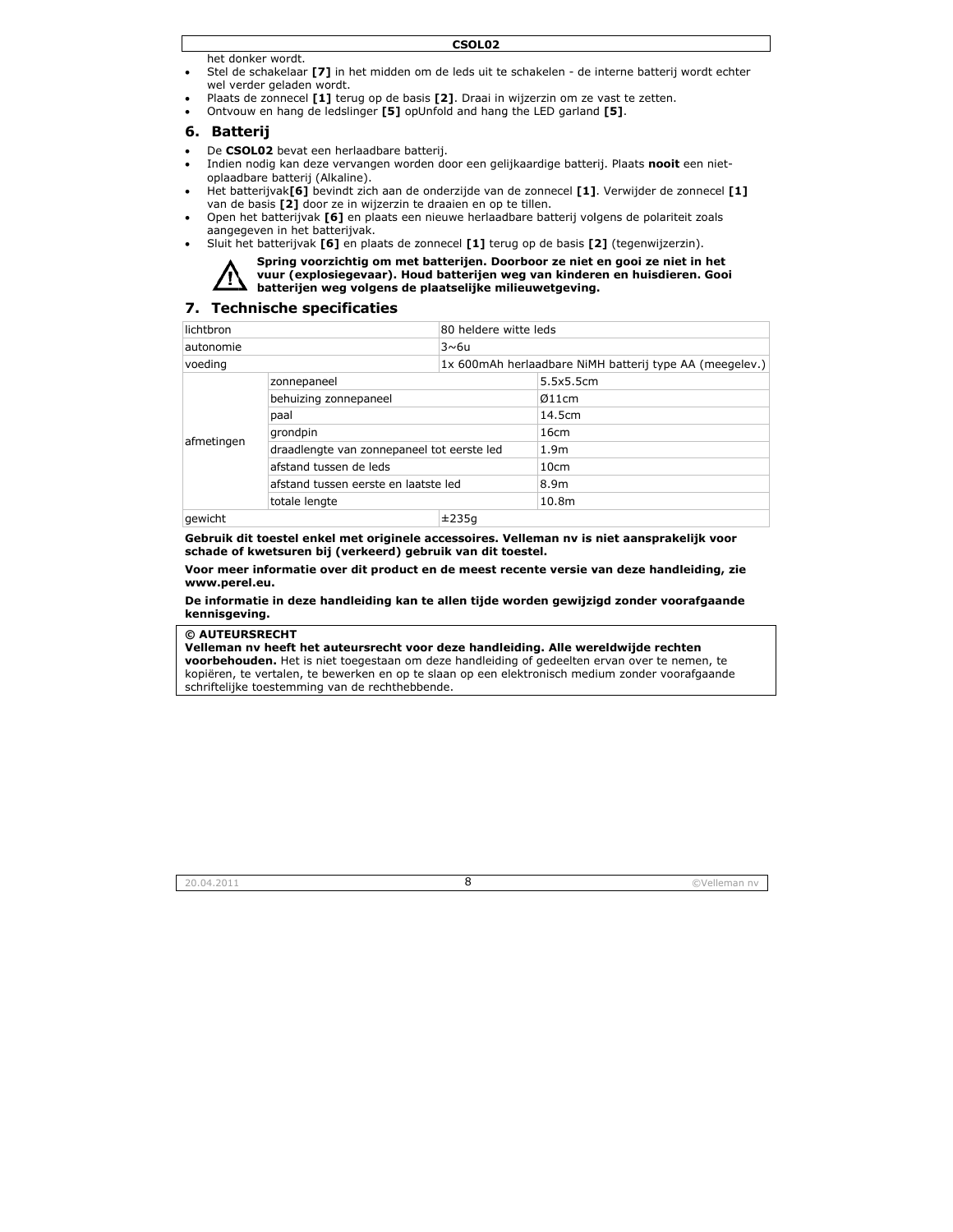## **MANU UAL DEL U USUARIO CSOL02**

## **1. Intr roducción**

#### **A los ciud dadanos de la U Unión Europea**

# **MANUAL DEL USUARIO**<br> **1. Introducción<br>
A los ciudadanos de la Unión Europea<br>
Importantes informaciones sobre el medio ambiente concerniente a este producto**



Este símbolo en este aparato o el embalaje indica que, si tira las muestras inservibles, podrían dañar el medio ambiente. No tire este aparato (ni las pilas, si las hubiera) en la basura doméstica; debe ir a una empresa especializada en reciclaje. Devuelva este aparato a su distribuidor o a la unidad de reciclaje local. Respete las leyes locales en relación con el medio

ambiente. Si tiene dudas, contacte con las autoridades locales para residuos.

iGracias por haber comprado la CSOL02! Lea atentamente las instrucciones del manual antes de usarlo. Si el aparato ha sufrido algún daño en el transporte no lo instale y póngase en contacto con su distribuidor.

## **2. Instrucciones de seguridad**



Mantenga el a aparato lejos del alcance de perso onas no capacita adas y niños.

**No abra el aparato.** El usuario no habrá de efectuar el mantenimiento de ninguna pieza. Contacte con su distribuidor s i necesita piezas s de recambio.

## **3. Normas generales**

Véase la Garantía de servicio y calidad Velleman ® al final de este manual del usuario.



No exponga este equipo a polvo. No exponga este equipo a temperaturas extremas.

No agite el aparato. Evite usar excesiva fuerza durante el manejo y la instalación.

- Familiarícese con el funcionamiento del aparato antes de utilizarlo.
- Por razones de seguridad, las modificaciones no autorizadas del aparato están prohibidas. Los daños causados por modificaciones no autorizadas, no están cubiertos por la garantía.
- Utilice sólo el aparato para las aplicaciones descritas en este manual. Su uso incorrecto anula la garantía completamente.
- Daños causados por descuido de las instrucciones de seguridad de este manual invalidarán su garan tía y su distribui dor no será resp onsable de ningú ún daño u otros problemas result tantes.

## **4. Cara acterísticas**

- decore su casa, jardín, piscina, terraza, etc. para fiestas y ocasiones especiales
- se ilumina automáticamente al anochecer
- recargable: la batería se recarga durante el día gracias a la luz del sol
- fácil d de instalar
- no hay gastos adicionales de energía, no requiere enchufe ni prolongador
- 3 modos: intermitente desactivado activado de manera continua
- resistente a la intemperie

#### **5. Uso o**

Véase las figuras en la página 2 de este manual del usuario.

**Nota:** Cargue la batería durante por lo menos 8 horas antes de enchufar la manguera luminosa.

- Fije el poste **[3]** firmemente en la estaca **[4]**.
- Saque la base **[2]** de la célula fotovoltaica **[1]** girándola en sentido contrario a las agujas del reloj.
- Fije la a base **[2]** en el poste **[3]**.
- Empuje la estaca [4] firmemente en el suelo en el lugar deseado. Asegúrese de que la célula fotovoltaica **[1]** capte bastante luz para cargar la batería interna. Si la célula fotovoltaica se sitúa en la sombra, su capacidad de carga se verá sensiblemente disminuida.
- El interruptor **[7]** dispone de 3 modos. Empuje el interruptor por la izquierda para prender los leds de manera intermitente; o por la derecha para activarlos de manera continua. **Nota:** una célula fotovoltaica prenderá los leds automáticamente al anochecer.
- Ponga el interruptor **[7]** en el medio para apagar los leds la batería interna seguirá cargándose.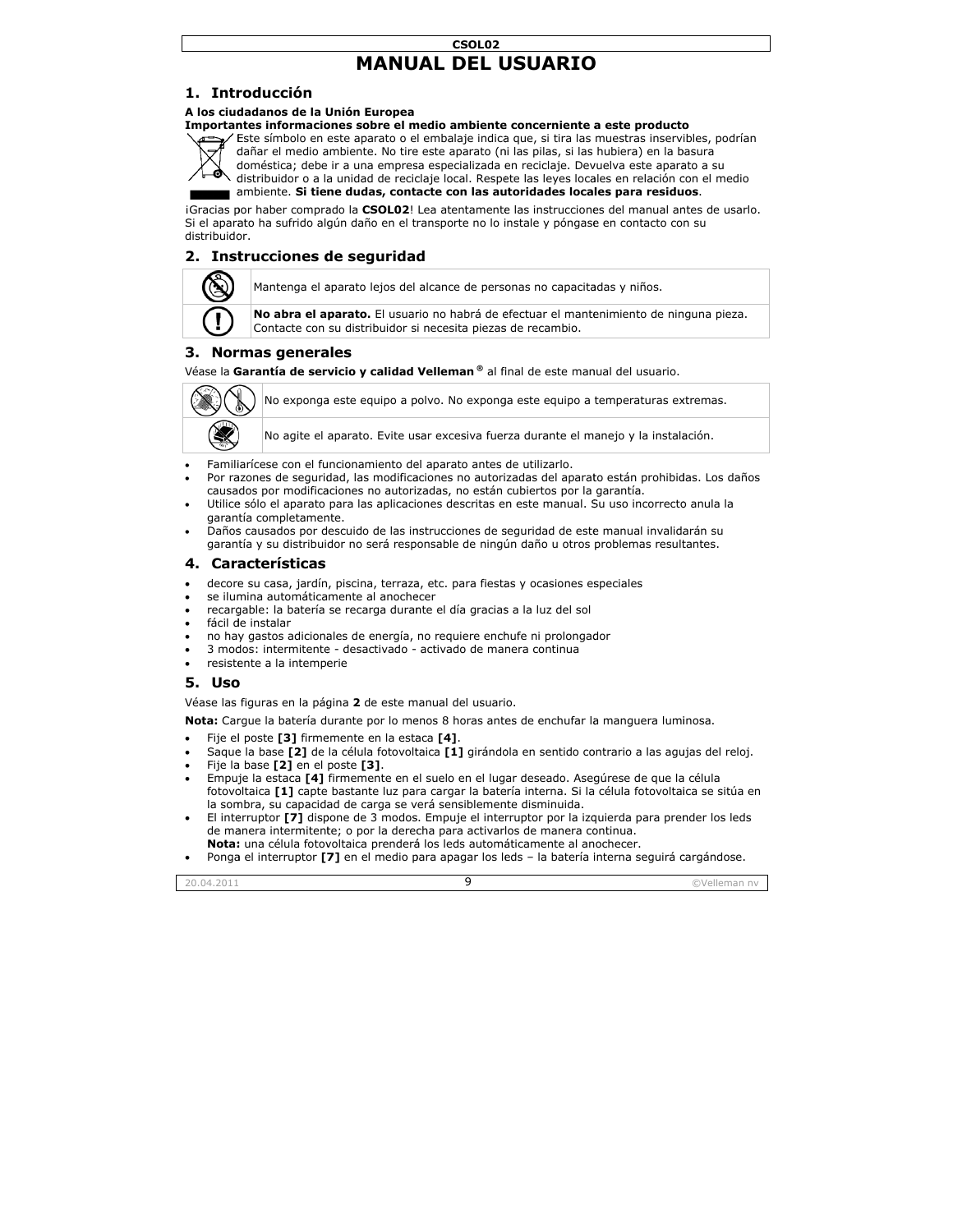- Vuelva a colocar la célula fotovoltaica **[1]** en la base **[2]**. Gírela en el sentido de las agujas del reloj.
- Despli iegue y cuelga la a manguera lumi nosa **[5]**.

## **6. Bate ería**

- La CSOLO2 contiene una batería recargable.
- Si hace falta, se puede recambiar por otra batería semejante. No coloque **nunca** una batería no recarg gable (Alcalina).
- El compartimiento para la batería **[6]** se sitúa en el lado inferior de la célula fotovoltaica **[1]**. Saque la célula fotovoltaica **[1]** de la base **[2]** girándola en el sentido de las agujas del reloj y levántela.
- Abra el compartimiento para la batería **[6]** y coloque une nueva batería recargable según la polarid dad indicada en el compartimien to.
- Cierre el compartimiento para la batería **[6]** y vuelva a poner la célula fotovoltaica **[1]** en la base [2] (en sentido contrario a las agujas del reloj).



**Nunca perfo ore las pilas ni las eche al fueg go (peligro de explosión). Ma antenga**  las pilas lejos del alcance de niños y animales domésticos. Respete las leyes **locales en r elación con el m medio ambient te al tirar la pila a.** 

## **7. Esp ecificacione es**

| fuente de luz<br>80 LEDs muy luminosos |                                                            |       |                                                    |  |
|----------------------------------------|------------------------------------------------------------|-------|----------------------------------------------------|--|
| autonomía<br>$3\nsim$ 6h               |                                                            |       |                                                    |  |
| alimentación                           |                                                            |       | 1x batería 600mAh NiMH recargable, tipo AA (incl.) |  |
| dimensiones                            | placa solar                                                |       | 5.5x5.5cm                                          |  |
|                                        | caja de la placa solar                                     |       | Ø11cm                                              |  |
|                                        | poste                                                      |       | 14.5cm                                             |  |
|                                        | estaca                                                     |       | 16cm                                               |  |
|                                        | longitud manguera de la placa solar hasta el<br>primer led |       | 1.9 <sub>m</sub>                                   |  |
|                                        | distancia entre los leds                                   |       | 10cm                                               |  |
|                                        | distancia entre el primer y último led                     |       | 8.9m                                               |  |
|                                        | longitud total                                             |       | 10.8m                                              |  |
| peso                                   |                                                            | ±235a |                                                    |  |

**Utilice es ste aparato sólo o con los acces sorios originale s. Velleman Sp pain SL no será responsable**  de daños ni lesiones causados por un uso (indebido) de este aparato.

Para más información sobre este producto y la versión más reciente de este manual del **usuario, v visite nuestra p página www.ve elleman.eu.** 

Se pueden modificar las especificaciones y el contenido de este manual sin previo aviso.

#### $@$  **DERECHOS DE AUTOR**

© DERECHOS DE AUTOR<br>Velleman NV dispone de los derechos de autor para este manual del usuario.

Todos los derechos mundiales reservados. Está estrictamente prohibido reproducir, traducir, copiar, editar y guardar este manual del usuario o partes de ello sin previo permiso escrito del derecho habiente.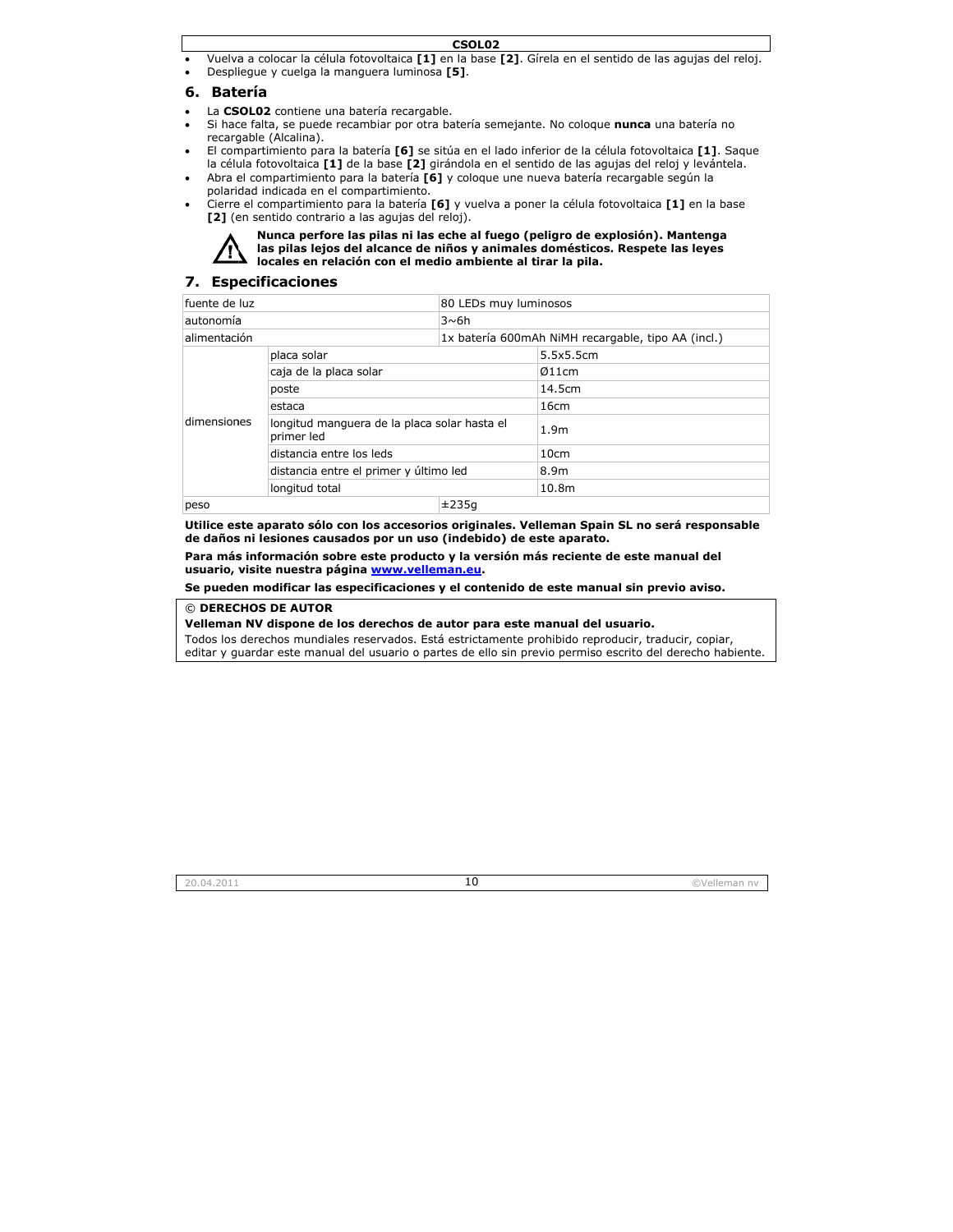## CSOL02 **BEDIENUNGSANLEITUNG**

## 1. Einführung

## An alle Einwohner der Europäischen Union

#### Wichtige Umweltinformationen über dieses Produkt



Dieses Symbol auf dem Produkt oder der Verpackung zeigt an, dass die Entsorgung dieses Produktes nach seinem Lebenszyklus der Umwelt Schaden zufügen kann. Entsorgen Sie die Einheit (oder verwendeten Batterien) nicht als unsortiertes Hausmüll; die Einheit oder verwendeten Batterien müssen von einer spezialisierten Firma zwecks Recycling entsorgt werden. Diese Einheit muss an den Händler oder ein örtliches Recycling-Unternehmen retourniert werden. Respektieren Sie die örtlichen Umweltvorschriften.

Falls Zweifel bestehen, wenden Sie sich für Entsorgungsrichtlinien an Ihre örtliche Behörde.

Wir bedanken uns für den Kauf der CSOL02! Lesen Sie diese Bedienungsanleitung vor Inbetriebnahme sorgfältig durch. Überprüfen Sie, ob Transportschäden vorliegen.

## 2. Sicherheitshinweise



Halten Sie Kinder und Unbefugte vom Gerät fern.

**Öffnen Sie das Gehäuse nicht.** Es gibt keine zu wartenden Teile. Bestellen Sie eventuelle Ersatzteile bei Ihrem Fachhändler.

## 3. Allgemeine Richtlinien

Siehe Velleman® Service- und Oualitätsgarantie am Ende dieser Bedienungsanleitung.



Schützen Sie das Gerät vor Staub. Schützen Sie das Gerät vor extremen Temperaturen.

Vermeiden Sie Erschütterungen. Vermeiden Sie rohe Gewalt während der Installation und Bedienung des Gerätes.

- Nehmen Sie das Gerät erst in Betrieb, nachdem Sie sich mit seinen Funktionen vertraut gemacht hahen.
- Eigenmächtige Veränderungen sind aus Sicherheitsgründen verboten. Bei Schäden verursacht durch eigenmächtige Änderungen erlischt der Garantieanspruch.
- Verwenden Sie das Gerät nur für Anwendungen beschrieben in dieser Bedienungsanleitung sonst kann dies zu Schäden am Produkt führen und erlischt der Garantieanspruch.
- Bei Schäden, die durch Nichtbeachtung der Bedienungsanleitung verursacht werden, erlischt der Garantieanspruch. Für daraus resultierende Folgeschäden übernimmt der Hersteller keine Haftung.

#### 4. Eigenschaften

- dekorieren Sie Ihr Haus, den Garten, das Schwimmbad, Terrasse, usw. für Feiertage und spezielle Gelegenheiten
- die Beleuchtung schaltet automatisch ein, sobald die Dämmerung einsetzt
- wiederaufladbar: die Batterie lädt tagsüber bei Sonnenschein
- einfach zu installieren
- keine zusätzlichen Energiekosten, keine Steckdosen, keine Verlängerungskabel
- 3 Modi: blinken ausgeschaltet ständig eingeschaltet
- wetterfest

## 5. Anwendung

Siehe Abbildungen, Seite 2 dieser Bedienungsanleitung.

Bemerkung: laden Sie die Batterie mindestens 8 Stunden, bevor Sie die Lichterkette einschalten.

- Machen Sie den Pfahl [3] gut am Erdspieß [4] fest.
- Entfernen Sie die Basis [2] der Solarzelle [1]. Drehen Sie gegen den Uhrzeigersinn und entfernen Sie diese.
- Befestigen Sie die Basis [2] am Pfahl [3].
- Stecken Sie den Erdspieß [4] am gewünschten Ort in den Boden. Beachten Sie, dass die Solarzelle [1] genügend Licht auffängt, um die interne Batterie zu laden. Eine Solarzelle im Schatten verringert die Ladekapazität erheblich.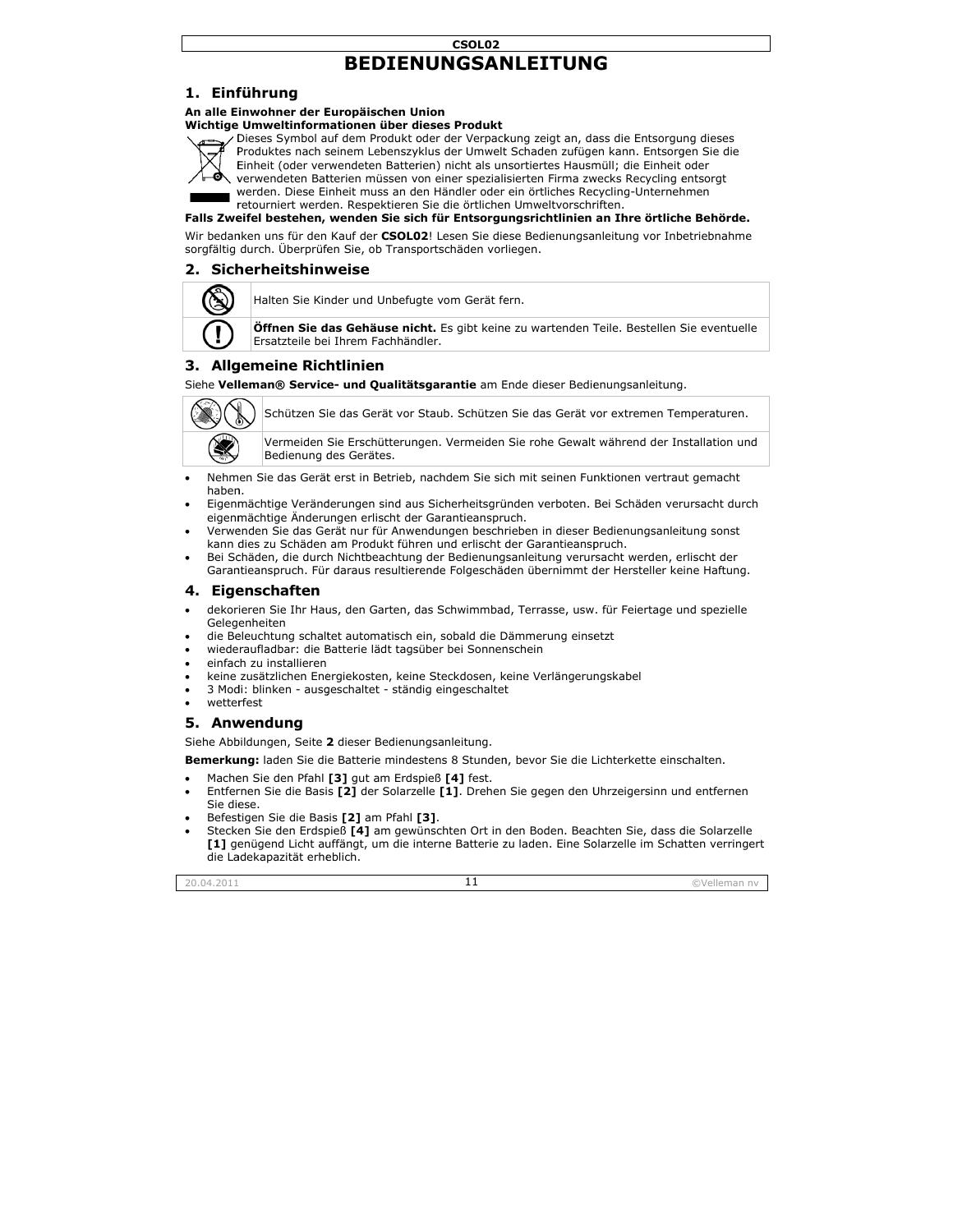- Der Schalter [7] hat 3 "Positionen. Schieben Sie den Schalter nach links, um die LEDs beliebig blinken zu lassen; Schieben Sie nach rechts um die LEDs fest einzuschalten. Bemerkung: eine lichtempfindliche Zelle schaltet die LEDs automatisch im gewünschten Modus ein sobald die Dämmerung einsetzt.
- Stellen Sie den Schalter [7] in die mittlere Position, um die LEDs auszuschalten die interne Batterie wird aber weiter aufgeladen.
- Befestigen Sie die Solarzelle [1] wieder an der Basis [2]. Drehen Sie im Uhrzeigersinn, um diese festzusetzen.
- Entfalten Sie die Lichterkette [5] und hängen Sie diese auf.

#### 6. Die Batterie

- Die CSOL02 enthält eine wiederaufladbare Batterie.
- Wenn nötig ersetzen Sie diese durch eine des gleichen Typs. Installieren Sie nie eine nichtwiederaufladbare Batterie (Alkaline).
- Das Batteriefach [6] befindet sich an der Unterseite der Solarzelle [1]. Entfernen Sie die Solarzelle [1] der Basis [2] indem Sie im Uhrzeigerzinn drehen und heben.
- Öffnen Sie das Batteriefach [6] und legen Sie eine neue wiederaufladbare Batterie ein. Beachten Sie die Polarität.
- Schließen Sie das Batteriefach [6] und befestigen Sie die Solarzelle [1] wieder an der Basis [2] (gegen den Uhrzeigersinn).



Behandeln Sie die Batterien sehr vorsichtig. Durchbohren Sie die Batterien nicht und werfen Sie diese nicht ins Feuer (Explosionsgefahr). Halten Sie die Batterien von Kindern fern. Respektieren Sie die örtlichen Umweltvorschriften beim Entsorgen der Batterie.

#### 7. Technische Daten

| Lichtquelle     |                                                    | 80 helle weiße LEDs                                                |                  |
|-----------------|----------------------------------------------------|--------------------------------------------------------------------|------------------|
| Autonomie       |                                                    | $3~6$ Std.                                                         |                  |
| Stromversorgung |                                                    | 1x 600mAh wiederaufladbare NiMH-Batterie, Typ AA<br>(mitgeliefert) |                  |
| Abmessungen     | Solarzellenplatte                                  |                                                                    | 5.5x5.5cm        |
|                 | Gehäuse Solarzellenplatte                          |                                                                    | Ø11cm            |
|                 | Pfahl                                              |                                                                    | 14.5cm           |
|                 | Erdspieß                                           |                                                                    | 16cm             |
|                 | Kabellänge der Solarzellenplatte bis die erste LED |                                                                    | 1.9 <sub>m</sub> |
|                 | Abstand zwischen den LEDs                          |                                                                    | 10cm             |
|                 | Abstand zwischen der ersten und der letzten LEDs   |                                                                    | 8.9m             |
|                 | Gesamtlänge                                        |                                                                    | 10.8m            |
| Gewicht         |                                                    | ±235a                                                              |                  |

Verwenden Sie dieses Gerät nur mit originellen Zubehörteilen. Velleman NV übernimmt keine Haftung für Schaden oder Verletzungen bei (falscher) Anwendung dieses Gerätes.

Für mehr Informationen zu diesem Produkt und die neueste Version dieser Bedienungsanleitung, siehe www.Perel.eu.

Alle Änderungen ohne vorherige Ankündigung vorbehalten.

#### © URHEBERRECHT

Velleman NV besitzt das Urheberrecht für diese Bedienungsanleitung.

Alle weltweiten Rechte vorbehalten. Ohne vorherige schriftliche Genehmigung des Urhebers ist es nicht gestattet, diese Bedienungsanleitung ganz oder in Teilen zu reproduzieren, zu kopieren, zu übersetzen, zu bearbeiten oder zu speichern.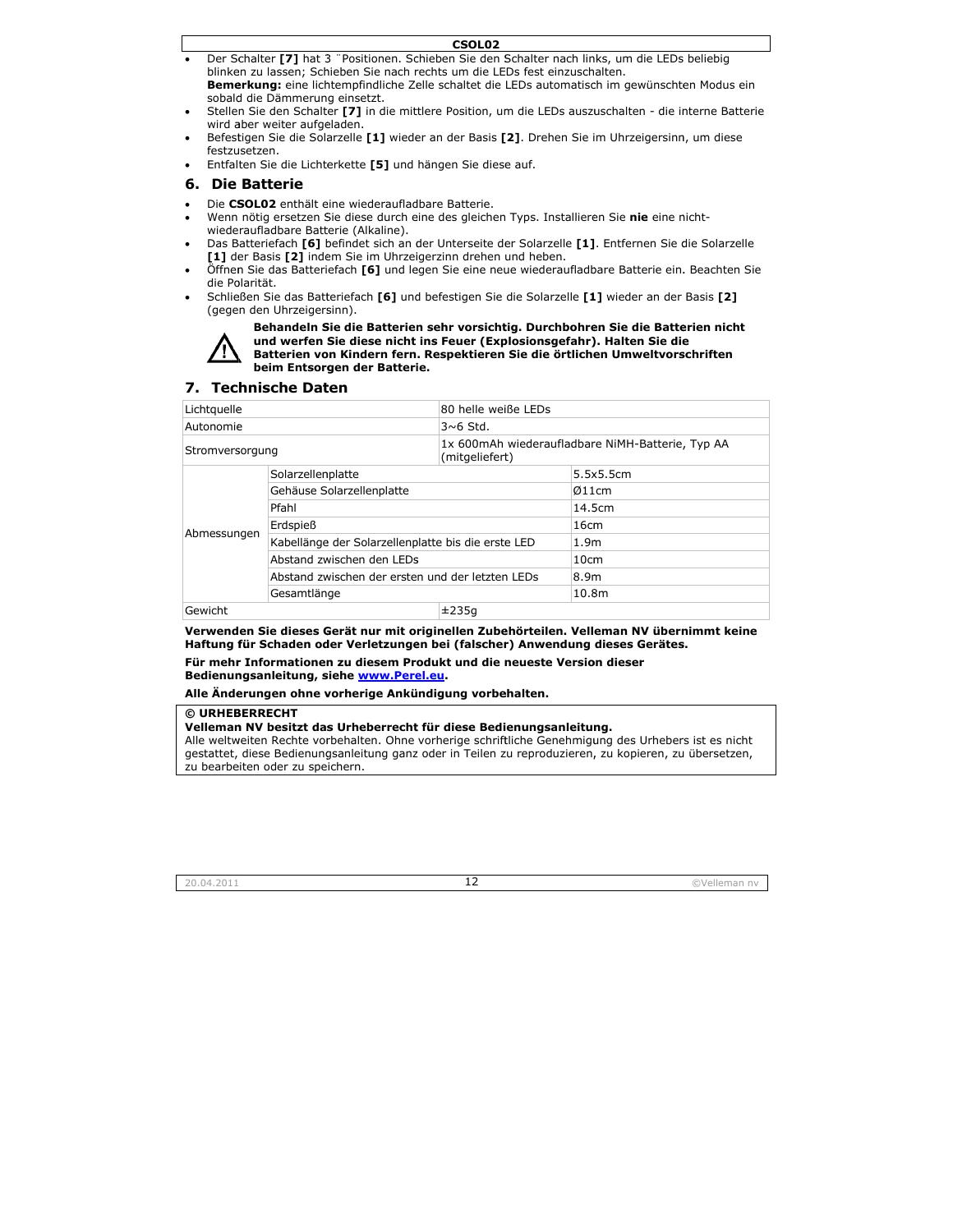## **MANUAL DO UTILIZADOR CSOL02**

## **1. Intr rodução**

#### **Aos cidad dãos da União E Europeia**

#### Importantes informações acerca do meio ambiente no que respeita a este produto.



Este símbolo no aparelho ou na embalagem indica que, enquanto desperdícios, poderão causar danos no meio ambiente. Não deite o aparelho (nem as pilhas se as houver) no lixo doméstico; dirija-se a uma empresa especializada em reciclagem. Devolva o aparelho ao seu distribuidor ou a um posto de reciclagem local. Respeite as leis locais relativas ao meio ambiente. **Em caso de** l

**d dúvidas contac cte as autoridad des locais para os resíduos**.

Obrigada por ter adquirido o **CSOL2**! Leia atentamente as instruções deste manual antes de o usar. Caso o aparelho tenha sofrido algum dano durante o transporte não o instale e entre em contacto com o seu distribuidor.

## **2. Inst truções de s segurança**



Mantenha o a parelho fora do a alcance de pesso oas não capacitad das e crianças.

**Não abra o aparelho.** O utilizador não terá de fazer a manutenção das peças. Contacte o seu distribuidor caso necessite de peças de substituição.

#### **3. Nor rmas gerais**

Ver a garantia de serviço e qualidade Velleman® no final do manual do utilizador.



**Não exponha** o aparelho a temperaturas extremas ou pó.

Não agite o aparelho. Evite usar força exces ssiva durante o m manuseamento e utilização.

- Familarize-se com o funcionamento do aparelho antes de o usar.
- Por razões de segurança, estão proíbidas quaisquer modificações ao aparelho desde que não autorizadas. Os danos causados por modificações não autorizadas, não estão cobertos pela garantia.
- Utilize o aparelho apenas para as aplicações descritas neste manual. O uso incorrecto anula completamente a garantia.
- Os danos causados pelo não respeito das instruções de segurança referidas neste manual anulam a garantia e o seu distribuidor não será responsável por qualquer dano ou outros problemas result antes.

#### **4. Cara acterísticas**

- decore a sua casa, jardim, piscina, terraço, etc para festas e ocasiões especiais
- acende automaticamente ao anoitecer
- acende automaticamente ao anoitecer<br>• recarregável: a bateria carrega durante o dia graças à luz solar
- fácil d de instalar
- não existem gastos adicionais de energia, não exige tomada nem extensão
- 3 modos: Intermitente desligado ligado no modo contínuo
- resistente às intempéries

#### **5. Util ização**

Ver as figuras da página 2 deste manual do utilizador.

**Nota:** Carregue a bateria pelo menos 8 horas antes de ligar o tubo luminoso.

- Fixe o poste [3] firmemente com ajuda da estaca [4].
- Retire a base **[2]** da célula fotovoltaica **[1]** fazendo-a girar no sentido contrário aos ponteiros do relógio.
- Fixe a base **[2]** o poste **[3]**.
- Enterre a estaca [4] firmemente no chão, no local desejado. Certifique-se que a célula fotovoltaica **[1]** capta bastante luz para carregar a bateria interna. Se a célula fotovoltaica ficar à sombra, a sua capacidade de carregamento diminui sensivelmente.
- O interruptor **[7]** tem 3 modos. Empurre o interruptor para o lado esquerdo para fixar os leds de modo intermitente; ou u para a direita p para optar pelo m modo contínuo.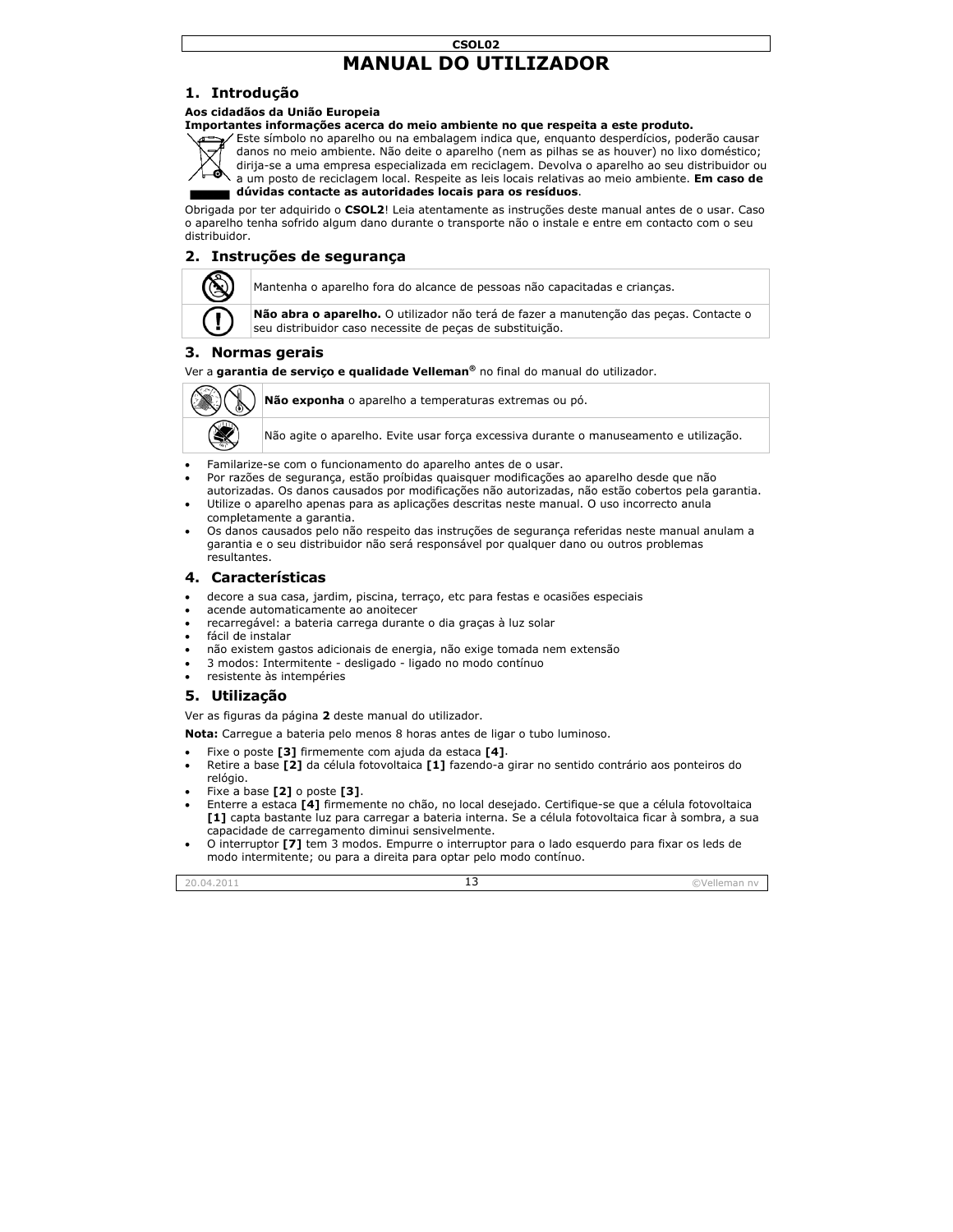**Nota:** uma célula fotovoltaica fixa os leds automáticamente ao anoitecer.

- Coloque o interruptor **[7]** na posição do meio para apagar os leds a bateria interna continuará a ser ca arregada.
- Volte a colocar a célula fotovoltaica **[1]** na base **[2]**. Faça-a girar no sentido dos ponteiros do relógio.
- Desdobre e pendure o tubo luminoso [5].

#### **6. Bate eria**

- O CSOLO2 tem uma bateria recarregável.
- Se for necessário, pode substituir-se a bateria por outra semelhante. Não coloque nunca uma bateria não recarregável (Alcalina).
- O com mpartimento para a a bateria **[6]** fi ca no lado inferi or da célula foto voltaica **[1]**. Ret tire a célula fotovoltaica **[1]** da base **[2]** girando-a no sentido dos ponteiros do relógio e levantando-a.
- Abra o compartimento para a bateria [6] coloque uma nova bateria recarregável respeitando a polaridade indicada no compartimento.
- Feche o compartimento da bateria **[6]** e volte a colocar a célula fotovoltaica **[1]** na base **[2]** (senti do contrário aos ponteiros do rel ógio).



## **7. Esp ecificações**

| 80 LEDs de alta luminosidade<br>fonte de luz |                                                                       |       |                                                      |  |
|----------------------------------------------|-----------------------------------------------------------------------|-------|------------------------------------------------------|--|
| $3\nu$ 6h<br>autonomia                       |                                                                       |       |                                                      |  |
| alimentação                                  |                                                                       |       | 1x bateria 600mAh NiMH recarregável, tipo AA (incl.) |  |
| dimensões                                    | placa solar                                                           |       | 5.5x5.5cm                                            |  |
|                                              | caixa da placa solar                                                  |       | Ø11cm                                                |  |
|                                              | poste                                                                 |       | 14.5cm                                               |  |
|                                              | estaca                                                                |       | 16cm                                                 |  |
|                                              | comprimento do cabo desde a fonte de luz solar<br>até ao primeiro LED |       | 1.9 <sub>m</sub>                                     |  |
|                                              | espaço entre LEDs                                                     |       | 10cm                                                 |  |
|                                              | distância entre o primeiro e o último LED                             |       | 8.9m                                                 |  |
|                                              | comprimento total                                                     |       | 10.8 <sub>m</sub>                                    |  |
| peso                                         |                                                                       | ±235a |                                                      |  |

**Utilize es ste aparelho ap penas com os ac cessórios origi nais. A Vellema an NV não será responsável**  por quaisquer danos ou lesões causadas pelo uso (indevido) do aparelho.

Para más información sobre este producto e para consultar a versão mais recente deste **manual d do utilizador, vi isite nuestra pá ágina www.Per rel.eu.**

**Podem a lterar-se as esp pecificações e o o conteúdo des ste manual sem m aviso prévio.** 

#### © **DIREIT TOS DE AUTOR**

© DIREITOS DE AUTOR<br>A Velleman NV detem os direitos de autor deste manual do utilizador.

Todos os direitos mundiais reservados. E estrictamente proíbido reproduzir, traduzir, copiar, editar e gravar este manual do utilizador ou partes deste sem prévia autorização escrita por parte da detentora dos direito os*.*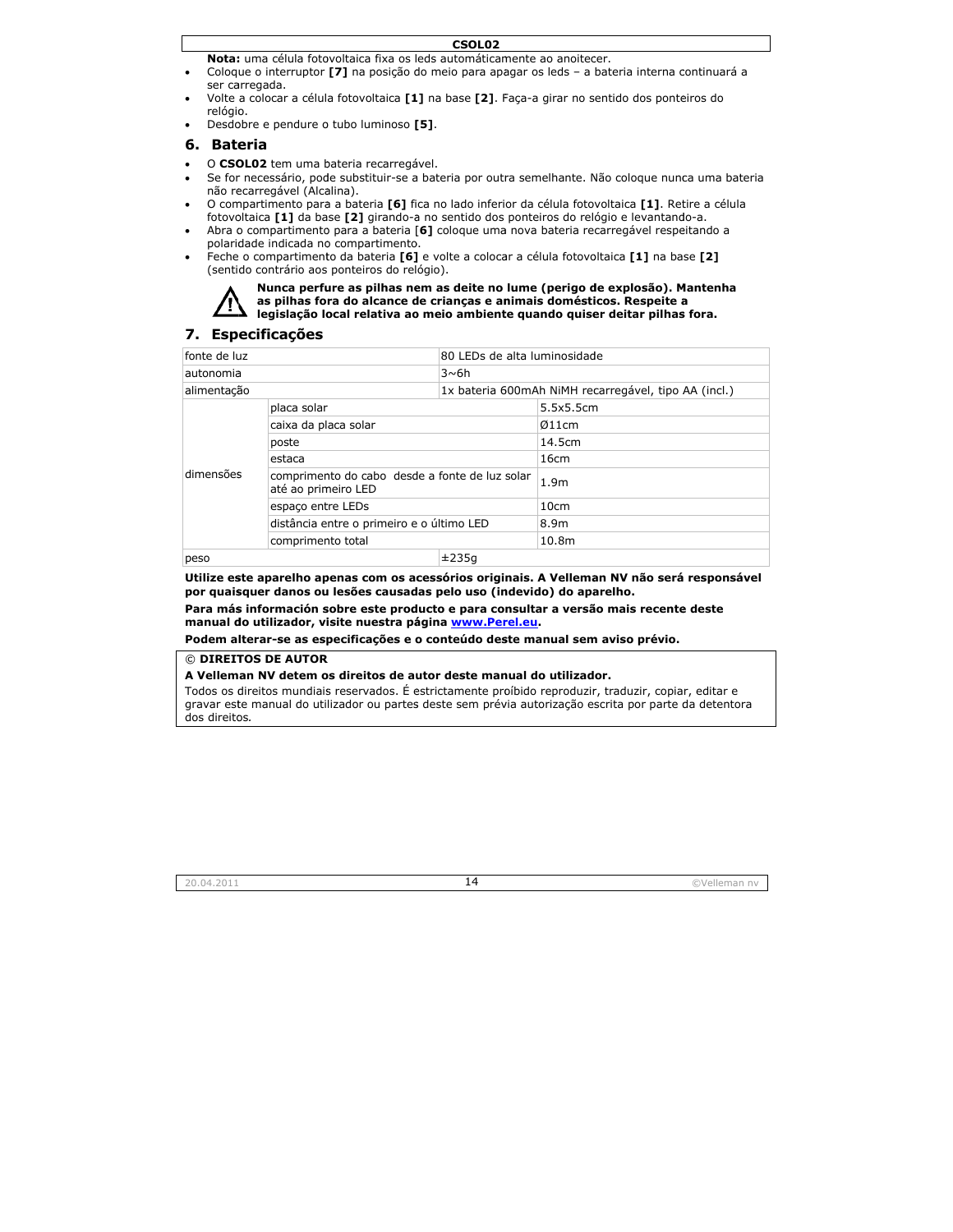#### ŒN

**Velleman® Service and Quality Warranty**  Velleman® has over 35 years of experience in the electronics world and distributes its products in more than 85 countries.

All our products fulfil strict quality requirements and legal stipulations<br>in the EU. In order to ensure the quality, our products regularly go<br>through an extra quality check, both by an internal quality department and by specialized external organisations. If, all precautionary measures notwithstanding, problems should occur, please make appeal to our warranty (see guarantee conditions).

#### **General Warranty Conditions Concerning Consumer Products (for EU):**

• All consumer products are subject to a 24-month warranty on production flaws and defective material as from the original date of purchase

• Velleman® can decide to replace an article with an equivalent article, or to refund the retail value totally or partially when the complaint is valid and a free repair or replacement of the article is impossible, or if the expenses are out of proportion.

You will be delivered a replacing article or a refund at the value of 100% of the purchase price in case of a flaw occurred in the first year after the date of purchase and delivery, or a replacing article at 50% of the purchase price or a refund at the value of 50% of the retail value in case of a flaw occurred in the second year after the date of

#### purchase and delivery. **• Not covered by warranty:**

- **Not covered by warranty.**<br>- all direct or indirect damage caused after delivery to the article (e.g. by oxidation, shocks, falls, dust, dirt, humidity...), and by the article, as well as its contents (e.g. data loss), compensation for loss of profits;

- frequently replaced consumable goods, parts or accessories such as<br>batteries, lamps, rubber parts, drive belts... (unlimited list);<br>- flaws resulting from fire, water damage, lightning, accident, natural disaster, etc.

- flaws caused deliberately, negligently or resulting from improper handling, negligent maintenance, abusive use or use contrary to the manufacturer's instructions;

- damage caused by a commercial, professional or collective use of the article (the warranty validity will be reduced to six (6) months when the article is used professionally);

- damage resulting from an inappropriate packing and shipping of the article;

- all damage caused by modification, repair or alteration performed by a third party without written permission by Velleman®.

• Articles to be repaired must be delivered to your Velleman® dealer, solidly packed (preferably in the original packaging), and be completed with the original receipt of purchase and a clear flaw description.

• Hint: In order to save on cost and time, please reread the manual and check if the flaw is caused by obvious causes prior to presenting the article for repair. Note that returning a non-defective article can also involve handling costs.

• Repairs occurring after warranty expiration are subject to shipping costs.

• The above conditions are without prejudice to all commercial warranties.

**The above enumeration is subject to modification according to the article (see article's manual).** 

## .NI

**Velleman® service- en kwaliteitsgarantie**  Velleman® heeft ruim 35 jaar ervaring in de elektronicawereld en verdeelt in meer dan 85 landen.

Al onze producten beantwoorden aan strikte kwaliteitseisen en aan de wettelijke bepalingen geldig in de EU. Om de kwaliteit te waarborgen, ondergaan onze producten op regelmatige tijdstippen een extra kwaliteitscontrole, zowel door onze eigen kwaliteitsafdeling als door externe gespecialiseerde organisaties. Mocht er ondanks deze voorzorgen toch een probleem optreden, dan kunt u steeds een<br>beroep doen op onze waarborg (zie waarborgvoorwaarden).

**Algemene waarborgvoorwaarden consumentengoederen (voor Europese Unie):** 

• Op alle consumentengoederen geldt een garantieperiode van 24 maanden op productie- en materiaalfouten en dit vanaf de oorspronkelijke aankoopdatum.

• Indien de klacht gegrond is en een gratis reparatie of vervanging van een artikel onmogelijk is of indien de kosten hiervoor buiten verhouding zijn, kan Velleman® beslissen het desbetreffende artikel te vervangen door een gelijkwaardig artikel of de aankoopsom van het artikel gedeeltelijk of volledig terug te betalen. In dat geval krijgt u een vervangend product of terugbetaling ter waarde van 100% van de aankoopsom bij ontdekking van een gebrek tot één jaar na aankoop en levering, of een vervangend product tegen 50% van de kostprijs of terugbetaling van 50 % bij ontdekking na één jaar tot 2 jaar.

**• Valt niet onder waarborg:**  - alle rechtstreekse of onrechtstreekse schade na de levering veroorzaakt aan het toestel (bv. door oxidatie, schokken, val, stof, vuil, vocht...), en door het toestel, alsook zijn inhoud (bv. verlies van data), vergoeding voor eventuele winstderving.

data), vergoeding voor eventuele winstderving. - verbruiksgoederen, onderdelen of hulpstukken die regelmatig dienen te worden vervangen, zoals bv. batterijen, lampen, rubberen onderdelen, aandrijfriemen... (onbeperkte lijst).

- defecten ten gevolge van brand, waterschade, bliksem, ongevallen, natuurrampen, enz.

- defecten veroorzaakt door opzet, nalatigheid of door een

onoordeelkundige behandeling, slecht onderhoud of abnormaal gebruik of gebruik van het toestel strijdig met de voorschriften van de fabrikant.

- schade ten gevolge van een commercieel, professioneel of collectief gebruik van het apparaat (bij professioneel gebruik wordt de garantieperiode herleid tot 6 maand).

- schade veroorzaakt door onvoldoende bescherming bij transport van het apparaat.

alle schade door wijzigingen, reparaties of modificaties uitgevoerd door derden zonder toestemming van Velleman®.

• Toestellen dienen ter reparatie aangeboden te worden bij uw Velleman®-verdeler. Het toestel dient vergezeld te zijn van het oorspronkelijke aankoopbewijs. Zorg voor een degelijke verpakking (bij voorkeur de originele verpakking) en voeg een duidelijke

foutomschrijving bij. • Tip: alvorens het toestel voor reparatie aan te bieden, kijk nog eens na of er geen voor de hand liggende reden is waarom het toestel niet naar behoren werkt (zie handleiding). Op deze wijze kunt u kosten en tijd besparen. Denk eraan dat er ook voor niet-defecte toestellen een kost voor controle aangerekend kan worden.

• Bij reparaties buiten de waarborgperiode zullen transportkosten aangerekend worden.

• Elke commerciële garantie laat deze rechten onverminderd.

**Bovenstaande opsomming kan eventueel aangepast worden naargelang de aard van het product (zie handleiding van het betreffende product).** 



**Garantie de service et de qualité Velleman®**  Velleman® jouit d'une expérience de plus de 35 ans dans le monde de l'électronique avec une distribution dans plus de 85 pays.

Tous nos produits répondent à des exigences de qualité rigoureuses et à des dispositions légales en vigueur dans l'UE. Afin de garantir la<br>qualité, nous soumettons régulièrement nos produits à des contrôles<br>de qualité supplémentaires, tant par notre propre service qualité que par un service qualité externe. Dans le cas improbable d'un défaut malgré toutes les précautions, il est possible d'invoquer notre garantie (voir les conditions de garantie).

#### **Conditions générales concernant la garantie sur les produits grand public (pour l'UE) :**

• tout produit grand public est garanti 24 mois contre tout vice de production ou de matériaux à dater du jour d'acquisition effective ; • si la plainte est justifiée et que la réparation ou le remplacement d'un article est jugé impossible, ou lorsque les coûts s'avèrent disproportionnés, Velleman® s'autorise à remplacer ledit article par un article équivalent ou à rembourser la totalité ou une partie du prix d'achat. Le cas échéant, il vous sera consenti un article de remplacement ou le remboursement complet du prix d'achat lors d'un défaut dans un délai de 1 an après l'achat et la livraison, ou un article de remplacement moyennant 50% du prix d'achat ou le remboursement de 50% du prix d'achat lors d'un défaut après 1 à 2

ans.

**• sont par conséquent exclus :**  - tout dommage direct ou indirect survenu à l'article après livraison (p.ex. dommage lié à l'oxydation, choc, chute, poussière, sable, impureté…) et provoqué par l'appareil, ainsi que son contenu (p.ex. perte de données) et une indemnisation éventuelle pour perte de revenus ;

- tout bien de consommation ou accessoire, ou pièce qui nécessite un remplacement régulier comme p.ex. piles, ampoules, pièces en

caoutchouc, courroies… (liste illimitée) ; - tout dommage qui résulte d'un incendie, de la foudre, d'un accident, d'une catastrophe naturelle, etc. ;

out dommage provoqué par une négligence, volontaire ou non, une utilisation ou un entretien incorrects, ou une utilisation de l'appareil

contraire aux prescriptions du fabricant ; - tout dommage à cause d'une utilisation commerciale, professionnelle ou collective de l'appareil (la période de garantie sera réduite à 6 mois lors d'une utilisation professionnelle) ;

- tout dommage à l'appareil qui résulte d'une utilisation incorrecte ou différente que celle pour laquelle il a été initialement prévu comme décrit dans la notice ;

- tout dommage engendré par un retour de l'appareil emballé dans un conditionnement non ou insuffisamment protégé. - toute réparation ou modification effectuée par une tierce personne

sans l'autorisation explicite de SA Velleman® ; - frais de transport de

et vers Velleman® si l'appareil n'est plus couvert sous la garantie.<br>• toute réparation sera fournie par l'endroit de l'achat. L'appareil doit<br>nécessairement être accompagné du bon d'achat d'origine et être dûment conditionné (de préférence dans l'emballage d'origine avec mention du défaut)

• tuyau : il est conseillé de consulter la notice et de contrôler câbles, piles, etc. avant de retourner l'appareil. Un appareil retourné jugé défectueux qui s'avère en bon état de marche pourra faire l'objet d'une note de frais à charge du consommateur ;

• une réparation effectuée en-dehors de la période de garantie fera l'objet de frais de transport

• toute garantie commerciale ne porte pas atteinte aux conditions susmentionnées.

**La liste susmentionnée peut être sujette à une complémentation selon le type de l'article et être mentionnée dans la notice d'emploi.** 



#### **Garantía de servicio y calidad Velleman®**  Velleman® disfruta de una experiencia de más de 35 años en el mundo de la electrónica con una distribución en más de 85 países. Todos nuestros productos responden a normas de calidad rigurosas y disposiciones legales vigentes en la UE. Para garantizar la calidad, sometemos nuestros productos regularmente a controles de calidad adicionales, tanto a través de nuestro propio servicio de calidad como de un servicio de calidad externo. En el caso improbable de que